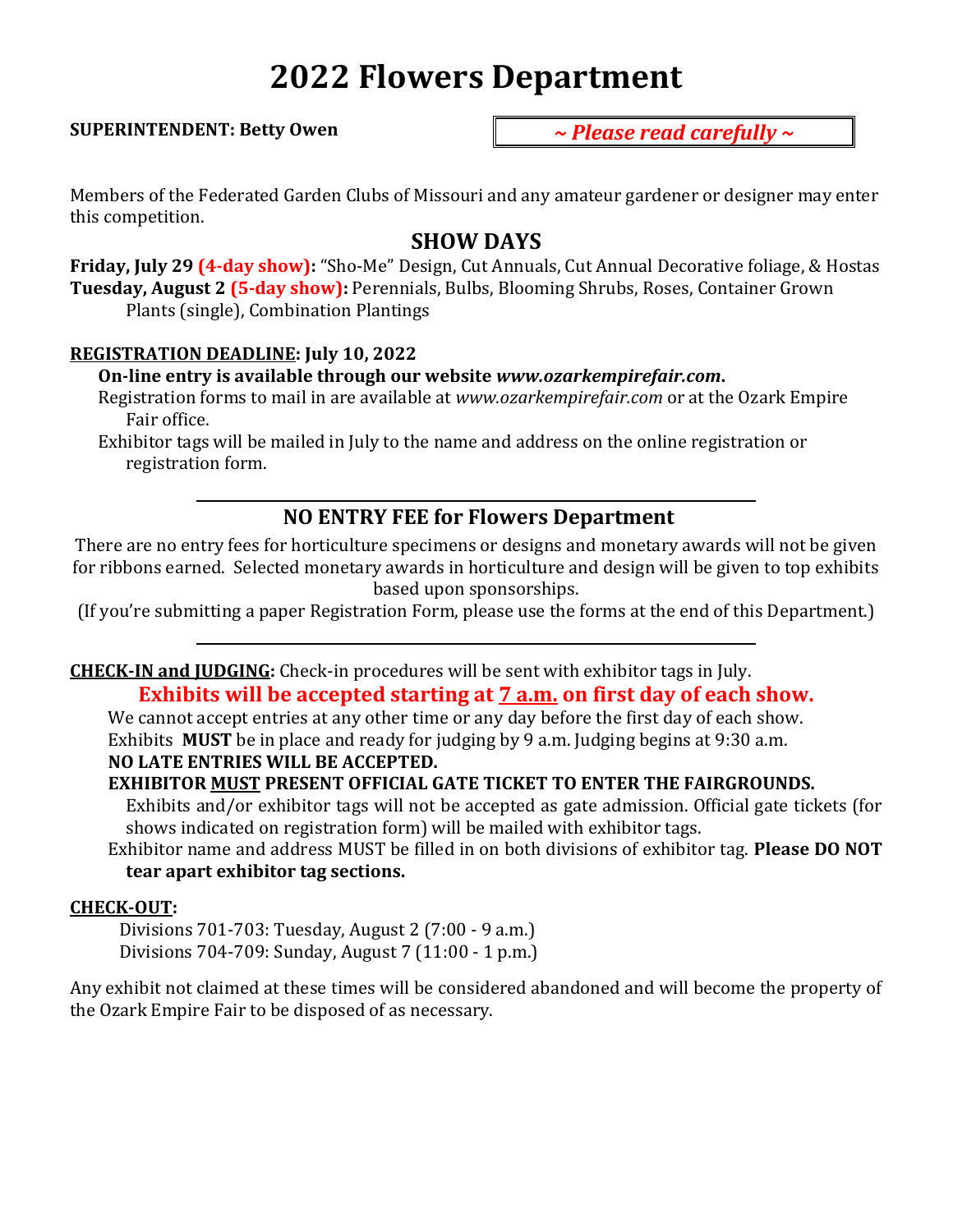# **REGULATIONS:**

- 1. All entries are governed by the Life & Arts Rules and Regulations and the rules for this department.
- 2. Members of the Federated Garden Clubs of Missouri and any amateur gardener or designer may enter this competition.
- 3. Flowers grown by youth exhibitors (18 years and under): see Special Events Department.
- 4. Exhibitor's name and address should be attached to bottom of any container.
- 5. The Classification Chairman for each division will check exhibits for conformity to the schedule prior to judging. If an exhibit cannot be made to meet the requirements, it will be marked "Not for Competition." Final determination for conformance is the judges' responsibility.
- 6. There must be an emphasis on FRESH plant material, especially in design. No artificial plant material is permitted in any exhibit in any division.
- 7. No plant materials on the Missouri Endangered or Threatened Plant list may be used in any exhibit. Web site:<https://nature.mdc.gov/status/endangered>
- 8. Each article will be under the control of the superintendent, and every precaution will be taken to prevent loss or damage. The SW MO Flower Show Judges' Council and the Ozark Empire will strive to assure the safety of all items. The Fair will not be responsible for damage or loss that may occur.
- 9. If a specific regulation is not covered by local rules, rules of National Garden Club, Inc. will apply.
- 10. Judging will be strictly in accordance with the rules of the National Garden Club, Inc. for a Standard Flower Show as stated in the *Handbook for Flower Shows, 2017.* This will be the case for Flower Show I on July 30, 2021. The decision of the judges will be final and awards may be withheld if not merited.
- 11. All awards will be given if quality warrants. Awards will be limited to  $1<sup>st</sup>$ ,  $2<sup>nd</sup>$ ,  $3<sup>rd</sup>$ , and Honorable Mention per class or subclass. There will be no extra placing in classes with more than one variety entered.
- 12. All non-blue ribbon exhibits scoring 90+ must be so designated on the entry card, signed, and dated by an NGC Accredited Judge on the judging panel.
- 13. All exhibits, regardless of points scored or awards merited, must be initialed by one of the judges.
- 14. The NGC System of Awarding is used in all divisions.
	- a. Only one (1) First Place (blue) ribbon per class or subclass; scoring 90 points or more
	- b. Only one (1) Second Place (red) ribbon per class or subclass; scoring 85 points or more
	- c. Only one (1) Third Place (white) ribbon per class or subclass; scoring 80 points or more
	- d. Only one (1) or more Honorable Mention (orange) ribbon(s), as merited; scoring 75 points

# **HORTICULTURE SPECIMEN CLASSES**

- 15. Exhibitor may enter more than one specimen per class if each entry is a different genus, species, cultivar, variety, or color.
- 16. Horticulture classes will NOT be sub-divided unless specifically requested by judges.
- 17. Flowers, plants and foliage shown must have been grown by exhibitor. Must be garden grown except for potted plants.
- 18. All specimens must be pest and disease free.
- 19. Proper genus-species name should be listed on tag.
- 20. All specimens are to be exhibited in suitable clear containers provided by exhibitor, unless otherwise indicated in division rules. Exhibitors should plan enough time to fill containers with water in addition to displaying specimens.
- 21. All specimens should be **shown with foliage as grown**. No specimen's leaves should below water line.
- 22. Potted plants must have been in possession of exhibitor for at least 90 days.
- 23. Single plants in containers will be displayed on tables and pots are **limited to 10 inch diameter at top**. For pot limitations for combination plantings see Division 711 page 10.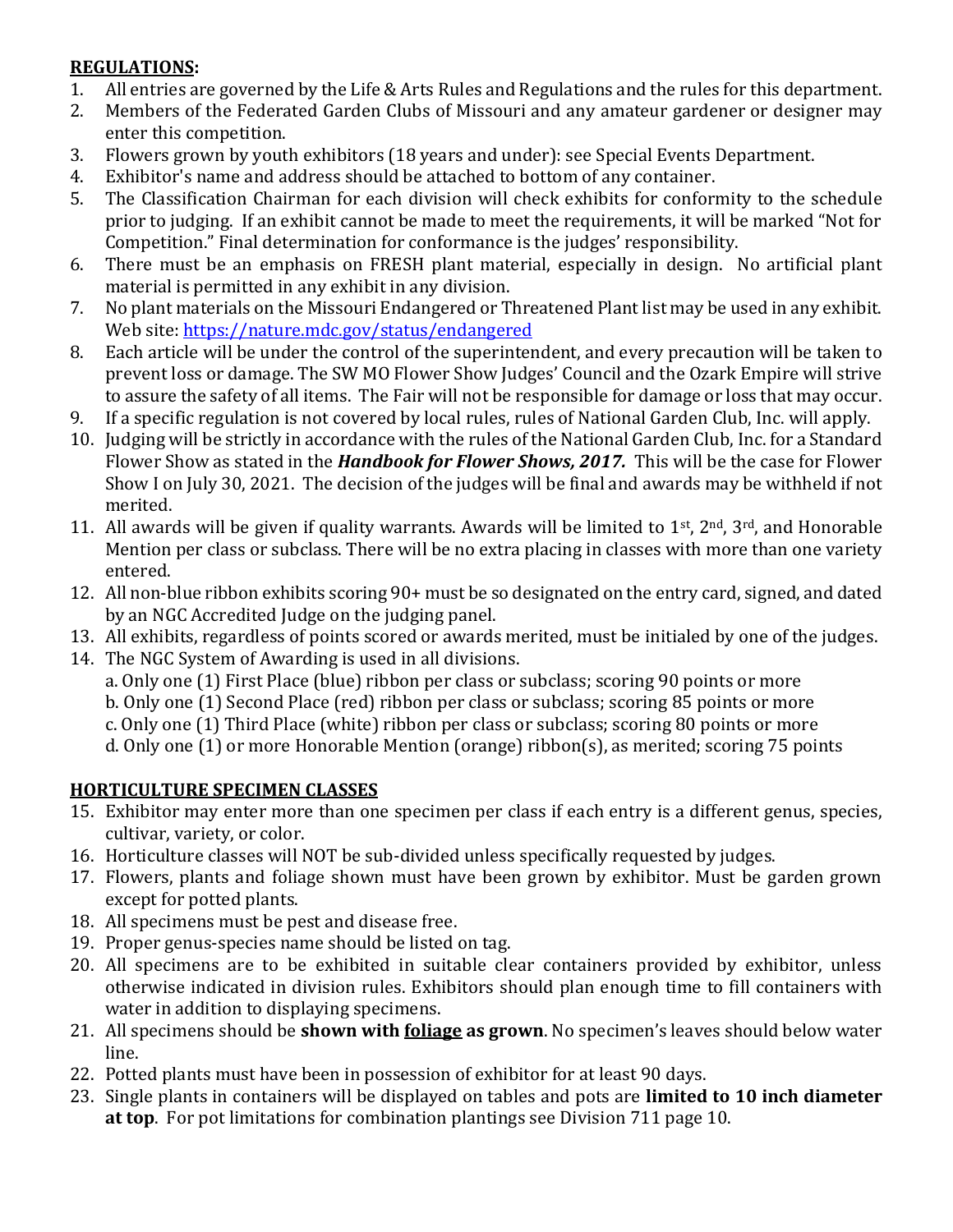# **DESIGN CLASSES**

- 24. Designers must contact Traci Dunn at (417)833-2660 ext. 248 to reserve a space for their design before their entry(s) are sent in. **The first four designs in each class will be accepted.** Designs must also be registered with the Judges' Council at 417-818-3771.
- 25. All designs will be staged on tables with space measurements listed with the Design Division for each show and classes will be marked with spaces for **four (4)** designs.
- 26. All designs will be designer's choice of fresh and/or dried plant materials. Plant materials **DO NOT HAVE TO BE GROWN BY EXHIBITOR**.
- 27. No artificial flowers or foliage permitted.
- 28. **All entries must be the work of the exhibitor and not previously entered in a flower show.**
- 29. Exhibitor is limited to one design per class, but may enter as many classes as desired.
- 30. Staging panels are encouraged.
- 31. Appropriate accessories may be used in any class. However, emphasis will be on plant material.
- 32. All accessories used are the responsibility of the exhibitor.

# **FLOWER SHOW THEME: "WORLD OF WONDER"**

# **SHOW I – FRIDAY, JULY 29 An NGC, Inc. Standard Flower Show**

**SPONSORED BY: SOUTHWEST MISSOURI COUNCIL OF NATIONALLY ACCREDITED FLOWER SHOW JUDGES MEMBERS OF: FEDERATED GARDEN CLUBS OF MO, INC. NATIONAL GARDEN CLUBS, INC.**

# **DIVISIONS 701-703**

**Check-In:** Friday, July 29, 7 a.m. - 9 a.m. **Check-Out:** Tuesday, August 2, 7 a.m. - 9 a.m.

# **DIVISION 701 – DESIGN – "WORLD OF WONDER" Friday, July 30**

# **SECTION AWARDS: DESIGNERS CHOICE AWARD**

**Top Exhibitor Awards must score 95 points or more, be a first place blue ribbon winner and meet all the criteria associated with the Section Award.**

**LILY DESIGN AWARD: OZARK REGIONAL LILY SOCIETY** – **\$20 to a design using lilium PEOPLE'S CHOICE AWARD** – **\$5**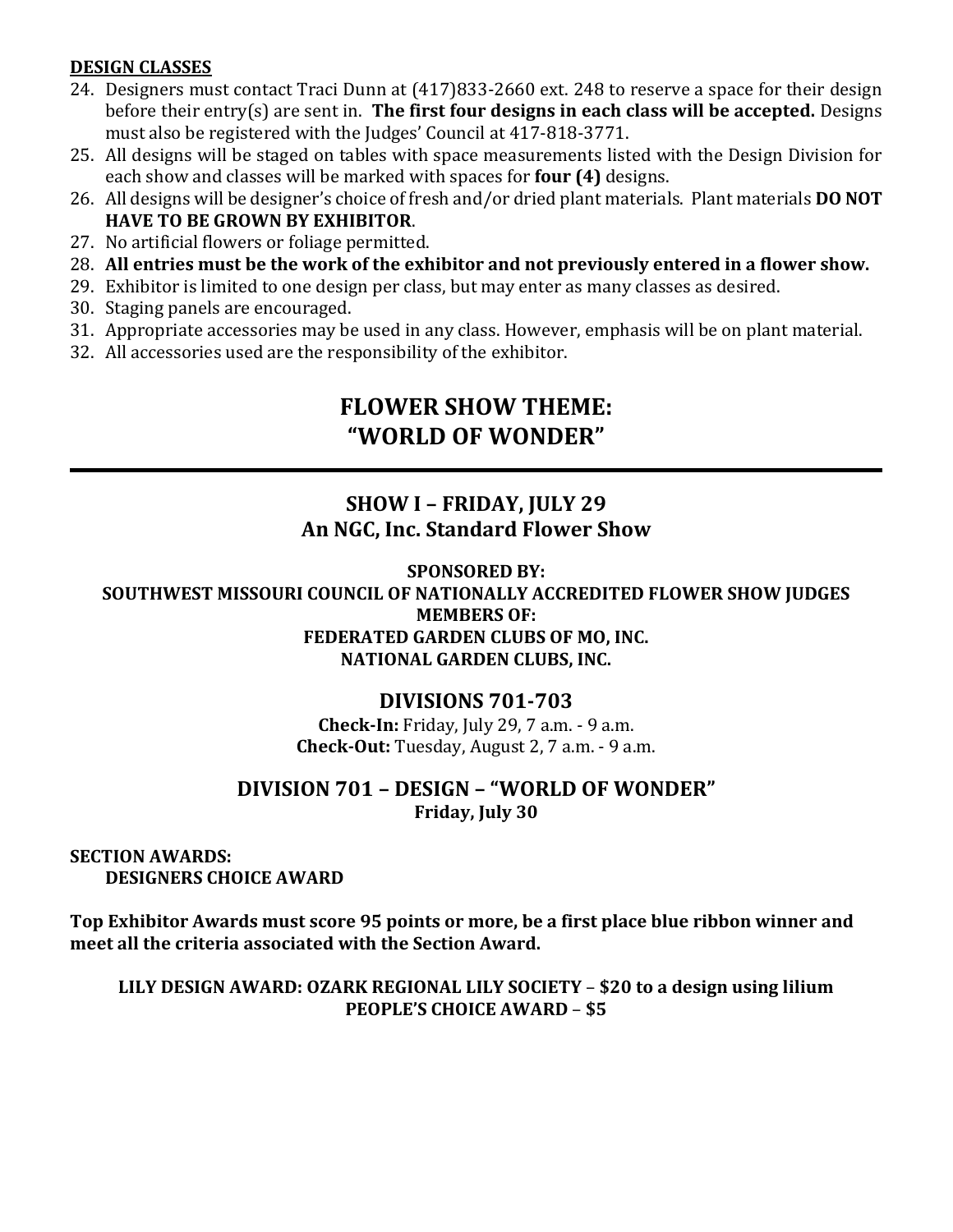# **Additional information:**

- a. Designers call Traci Dunn at 417-833-2660 ext. 248 with intent to enter in the show before registration is sent. Designs must also be registered with the Judges' Council at 417-818-3371.
- b. All designs are designer's choice of fresh and/or dried plant materials or a mix of both.
- c. Any design, which uses lilium, will be considered for the Lily Design Award.
- d. Designs in classes 1 & 2 will be staged on a section of table 26" W x 30" D.
- e. Staging panels are encouraged.
- f. A 3" x 5" card listing plant material must be included with all entries.
- **g. All entries must be in place and ready for judging by 9:00 a.m. Judging begins at 9:00 a.m. Late entries will not be accepted.**

# **Class –**

- **1 "The Grand Canyon" An Exhibition Table HB p.76** not meant to be functional. Created artistically to suggest the service of food with no requirements as to the type or number of table appointments. Plant material must be used as needed for the overall design.
- **2** "**Mount Fuji**" **A Tray for One HB p. 76 –** The decorative unit should be in scale to the one (1) place setting. The tray requires an appropriate sized decorative unit with the stability of the decorative unit given importance. Plant material must be used as needed for the overall design.
- **3 "Great Barrier Reef" – Underwater Design HB p. 79 –** a creative design having some or all plant material and other component/s submerged in water. Plant material and components under water must contribute to the overall design and are selected for their lasting quality.
- **4 "Gateway Arch, St. Louis, Missouri" – A Cascade Design HB p. 73 –** A design with an emphasis on a downward rhythmic movement.

# **Scale of Points for All Designs**

| <b>Criteria</b> |  |
|-----------------|--|
|                 |  |

**Value (points)** 

## **Conformance**

| 7   |
|-----|
| 48  |
| 8   |
| 8   |
| 8   |
| 14  |
| 100 |
|     |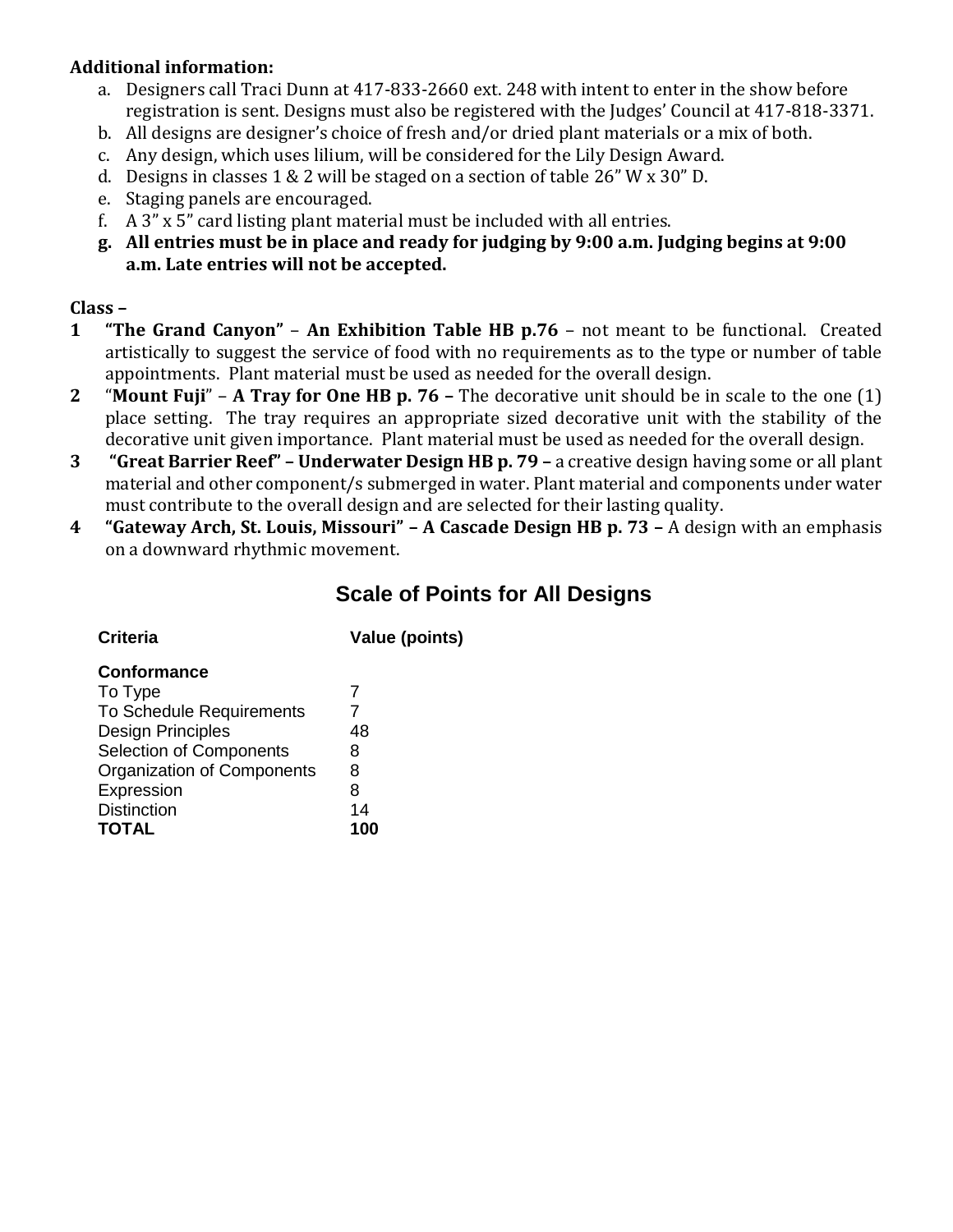# **SHOW I – HORTICULTURE**

# **DIVISION 702 – ANNUALS Friday, July 29**

**DIVISION AWARDS: AWARD OF HORTICULTURAL EXCELLENCE –** Awarded to the highest scoring non-woody exhibit in the entire Horticulture Division.

# **Additional information:**

- a. All annuals must be in place and ready for judging by 9:00 a.m. Late entries will not be accepted. Judging begins at 9:00.
- b. Exhibit is (1) one stem in a transparent glass container.
- c. Exhibit must be correctly named according to its binomial name or currently accepted scientific designation, underlined, to be eligible for a top award. Common names, enclosed in parentheses, can be included below the designation.
- d. Flowers, plants and foliage shown must have been grown by exhibitor. Must be garden grown.
- e. Wedging material is permitted to position a specimen (individual or spray) in its container. Plastic wrap or packing peanuts recommended.

## **Class Class**

- 
- 
- 
- 
- 
- 6 Helianthus (Sunflower) 20 Hedera (Ivy)
- 
- 8 Pelargonium (Geranium) 22 Perilla
- 
- 
- 
- 12 Vinca (Periwinkle)
- 13 Zinnia
- 14 Any other worthy named specimen

# **Section A: Cut Flowers Section B: Cut Decorative Foliage**

- 1 Begonia 15 Canna leaf, variegated
- 2 Celosia 16 Coleus, no flowers present
- 3 Cleome 17 Hibiscus acetosella(Haight Ashbury Hibiscus)
- 4 Cosmos 18 Hypoestes phyllostchya (Polka Dot Plant)
- 5 Dianthus 19 Ipomoea (sweet potato vine)
	-
- 7 Impatiens 21 Yhpoestes phyllostachya (Polka Dot Plant)
	-
- 9 Petunia 23 Senecio cineraria (Dusty Miller)
- 10 Salvia 24 Strobilanthes dyeriana (Persian Shield))
- 11 Tagetes (Marigold) 25 Any other worthy named specimen

# **DIVISION 703 - HOSTAS Friday, July 29**

# **Additional information:**

- a. Exhibit is (1) one leaf in a transparent container.
- b. Exhibit must be correctly named according to its binomial name or currently accepted scientific designation, underlined, to be eligible for a top award. Common names, enclosed in parentheses, can be included below the designation.
- c. Variegations include all shades of yellow to dark green with creams and whites (including borders, patterns, stripes, etc.).
- d. Wedging material is permitted to position a specimen (individual or spray) in its container. Plastic wrap or packing peanuts recommended.
- e. All hostas must be in place and ready for judging by 9:00 a.m. No late entries accepted.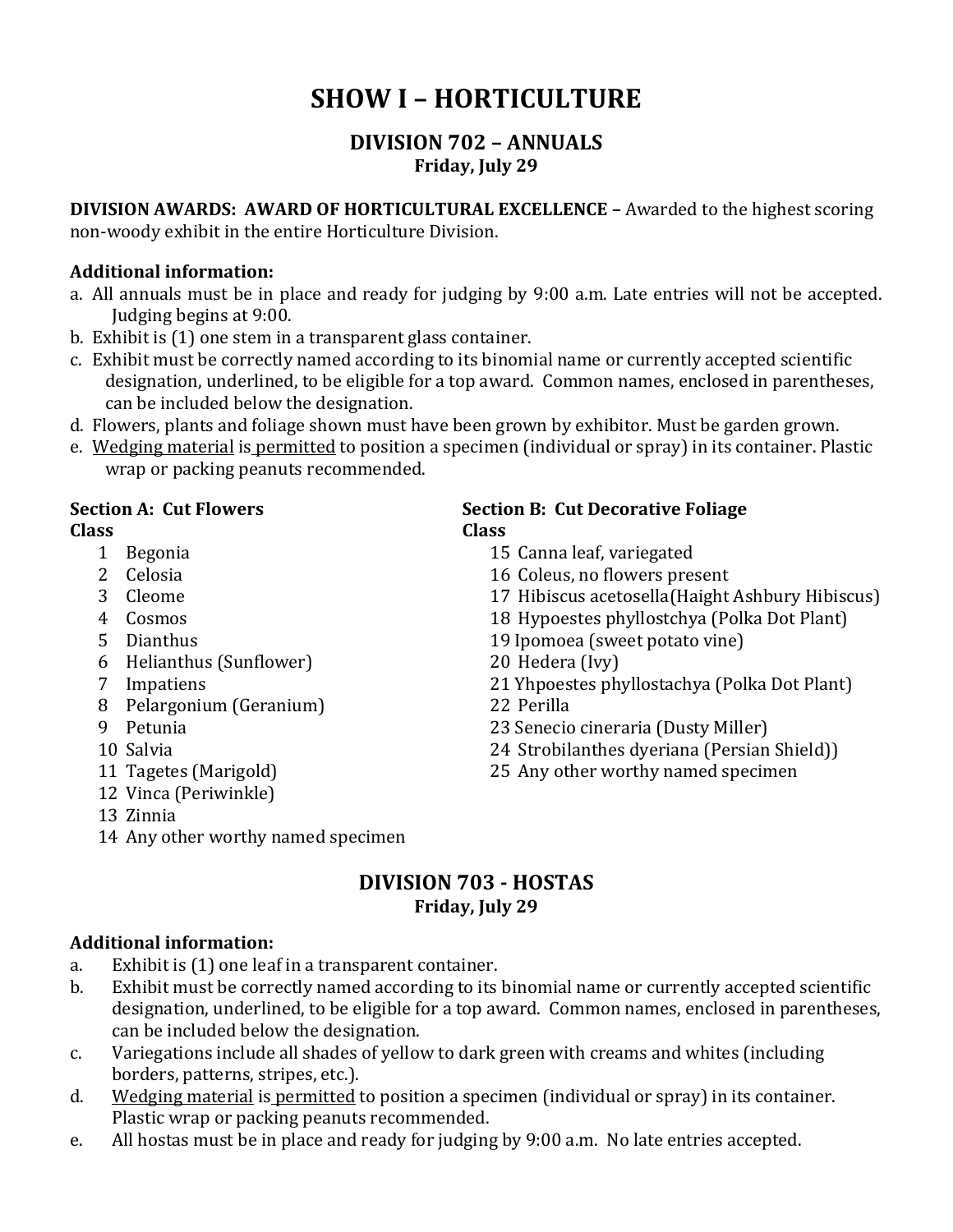# **Class (Measurement is the width of the leaf)**

- 1. Giant  $-(8+$ " ) one color
- 2. Giant  $(8+$ ") variegated
- 3. Large (6" to 8") one color
- 4. Large (6" to 8") variegate
- 5. Medium (3" to 6") one color
- 6. Medium (3' to 6") variegated
- 7. Small (2" to 2 7/8" ) one color
- 8. Small  $(2'$  to  $2\frac{7}{8}'$  variegated
- 9. Miniature (under 2") one color
- 10. Miniature (under 2") variegated

#### **Scale of Points for all Cut or Container-Grown Horticulture Specimens and Collections (Arboreal, flowering, Foliage, Fruit/Vegetable/Nuts)**

| <b>Criteria</b>             | <b>Value (points)</b> |
|-----------------------------|-----------------------|
| Conformance                 | 5                     |
| <b>Plant Identification</b> | 5                     |
| Peak of Perfection          |                       |
| Form                        | 20                    |
| Color                       | 20                    |
| Maturity/size               | 20                    |
| <b>Condition/Blemishes</b>  | 15                    |
| Grooming/Staging            |                       |
| Grooming                    | 10                    |
| Staging                     | 5                     |
| <b>TOTAL</b>                | 100                   |

# **SHOW II – HORTICULTURE**

# **SHOW II – TUESDAY, AUGUST 2**

#### **SPONSORED BY: LIFE & ARTS DEPARTMENT OF THE OZARK EMPIRE FAIR SCHAFFITZELS GREEN HOUSE OZARK REGIONAL LILY SOCIETY**

# **DIVISONS 704 - 709**

**Check-in:** Tuesday, August 2, 7 a.m. - 9 a.m. **Check-out:** Sunday, August 7, 11 a.m. - 1 p.m.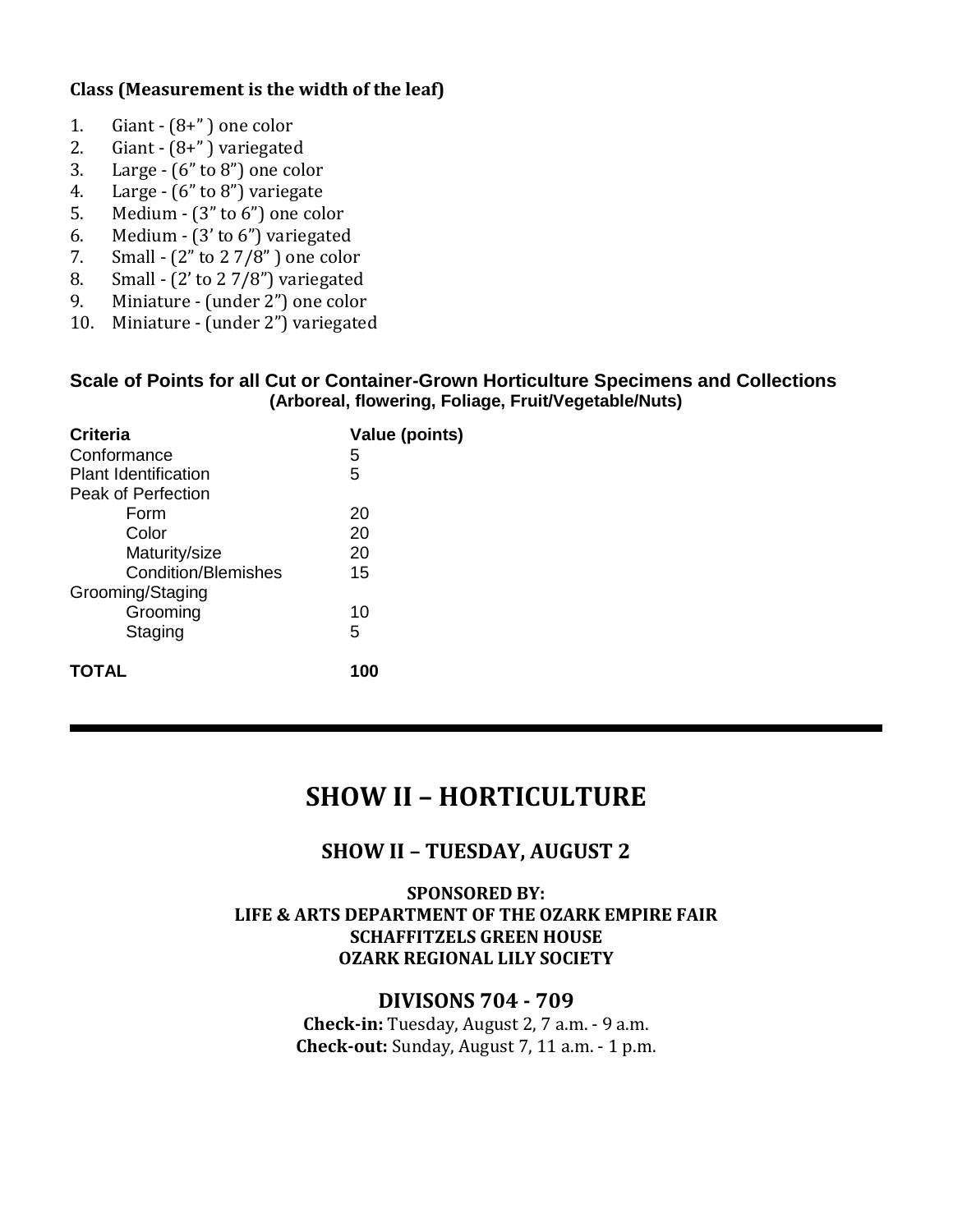# **DIVISION 704 – CUT BLOOMING PERENNIALS Tuesday, August 2**

# **ELIGIBLE FOR AN AWARD OF MERIT**

## **Additional information:**

- a. All entries must be in place and ready for judging by 9:00 a.m. Late entries will not be accepted. Judging begins at 9:00 a.m.
- b. Exhibit is (1) one stem in a transparent glass container.
- c. \* Eligible for the Wildflower Award.
- d. Exhibit must be correctly named according to its binomial name or currently accepted scientific designation, underlined, to be eligible for a top award. Common names, enclosed in parentheses, can be included below the designation.
- e. Wedging material is permitted to position a specimen (individual or spray) in its container. Plastic wrap or packing peanuts recommended.

# **Class**

- 1 Anemone
- 2 Asclepias (milkweed)
- 3 Begonia (Hardy)
- 4 Coreopsis \*
- 5 Echinacea (coneflower)\*
- 6 Echinops (Globe thistle)
- 7 Gaillardia (Blanket flower)
- 8 Helianthus (Hardy sunflower)
- 9 Heliopsis (oxeye sunflower)
- 10 Hemerocallis(daylily)
- 11 Hosta bloom, no leaves
- 12 Leucanthemum (daisy)
- 13 Liatris \*
- 14 Monarda \*
- 15 Phlox \*
- 16 Rudbeckia (coneflower)\*
- 17 Salvia
- 18 Sedum Stonecrop
- 19 Solidago (goldenrod)\*
- 20 Other

# **DIVISION 705 – CUT FLOWERS FROM BULBOUS STRUCTURES Tuesday, August 2**

## **BEST LILY AWARD: OZARK REGIONAL LILY SOCIETY – \$20 Best Lillium Stem**

# **Additional information:**

- a. All bulbs must be in place and ready for judging by 9:00 a.m. Late entries will not be accepted. Judging begins at 9:00 a.m.
- b. Exhibit is (1) one stem in a transparent glass container.
- c. Exhibit must be correctly named according to its binomial name or currently accepted scientific designation, underlined, to be eligible for a top award. Common names, enclosed in parentheses, can be included below the designation.
- d. Specimen must be no more than 30"
- e. Large Dahlias are entered as a single bloom, disbudded. Smaller blooms may have multiple blooms. One set of leaves required, more preferred.
- f. Flowers, plants and foliage shown must have been grown by exhibitor. Must be garden grown.
- g. Wedging material is permitted to position a specimen (individual or spray) in its container. Plastic wrap or packing peanuts recommended.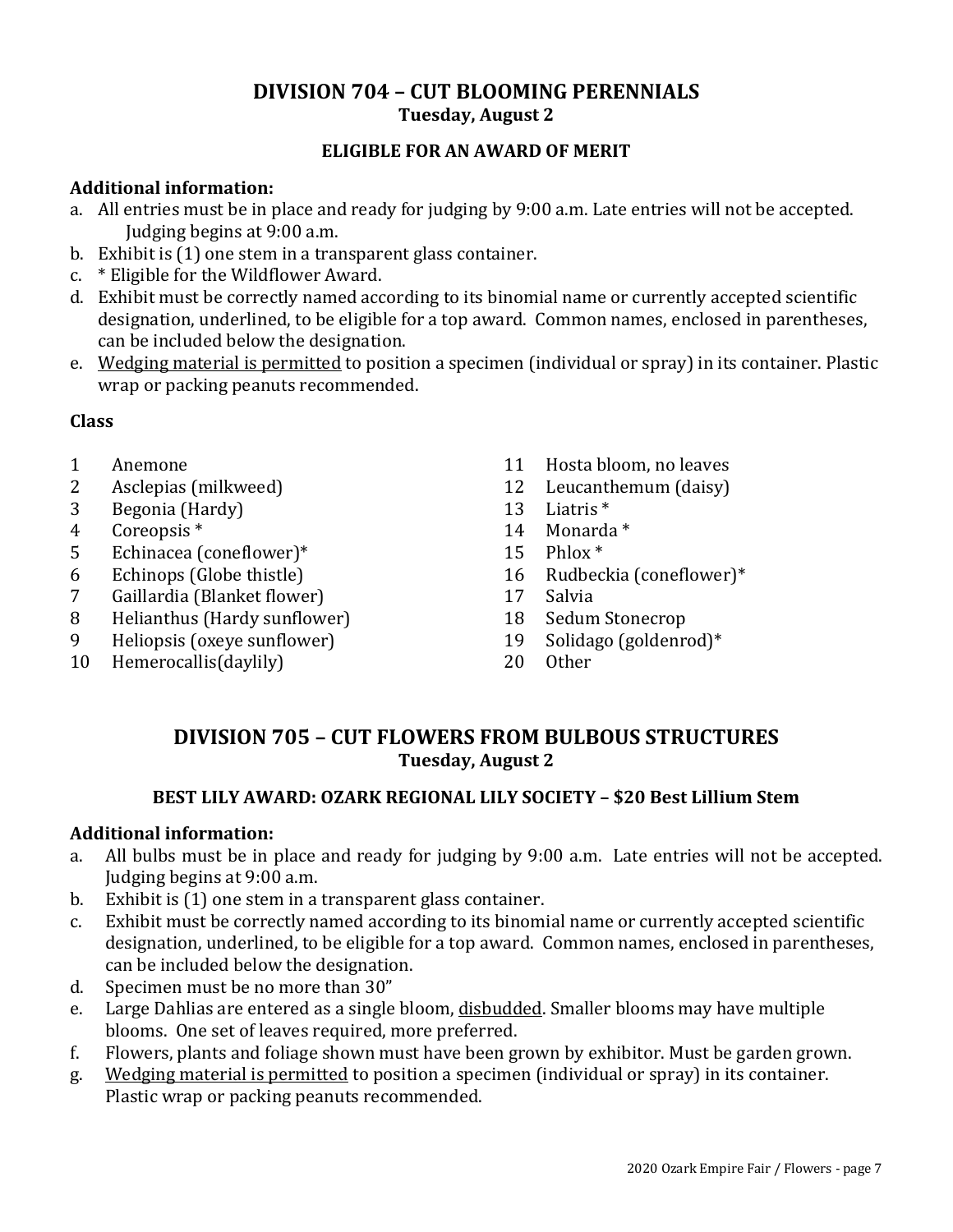# **Class**

- 1 Canna, bloom with leaves
- 2 Canna, bloom without leaves
- 3 Crocosmia (Montbretia)
- 4 Lilium
- 5 Dahlia (must be disbudded)
- 6 Other

# **DIVISION 706 – BLOOMING SHRUBS Tuesday, August 2**

## **Additional information:**

- a. All blooming shrubs must be in place and ready for judging by 9:00 a.m. Late entries will not be accepted. Judging begins at 9:00 a.m.
- b. Exhibit is 1 stem in a transparent glass container.
- c. Exhibit must be correctly named according to its binomial name or currently accepted scientific designation, underlined, to be eligible for a top award. Common names, enclosed in parentheses, can be included below the designation.
- d. Must be no more than 30" in length, include an apical tip, central leader & several nodes.
- e. Flowers, plants and foliage shown must have been grown by exhibitor. Must be garden grown.
- f. Wedging material is permitted to position a specimen (individual or spray) in its container. Plastic wrap or packing peanuts recommended.

## **Class**

- 1 Buddleia (Butterfly Bush)
- 2 Crape Myrtle
- 3 Hibiscus moscheutos (Swamp rose mallow)
- 4 Hibiscus syriacus (Rose of Sharon)
- 5 Hibiscus (other)
- 6 Honeysuckle
- 7 Hydrangea
- 8 Other

# **DIVISION 707 - ROSES Tuesday, August 2**

## **Additional information:**

- a. All roses must be in place and ready for judging by 9:00 a.m. Late entries will not be accepted. **Exhibitors should plan enough time to fill containers with water in addition to arranging roses.** Judging begins at 9:00 a.m.
- b. Exhibitor may enter more than one specimen per class if each entry is a different genus, species, cultivar, variety, or color.
- c. Exhibit must be correctly named according to its binomial name or currently accepted scientific designation, underlined, to be eligible for a top award. Common names, enclosed in parentheses, can be included below the designation.
- d. Entries must be grown in the exhibitor's outdoor, private garden.
- e. A minimum of two leaves, each with five leaflets, is required.
- f. Wedging material is permitted to position a specimen (individual or spray) in its container. Plastic wrap or packing peanuts recommended.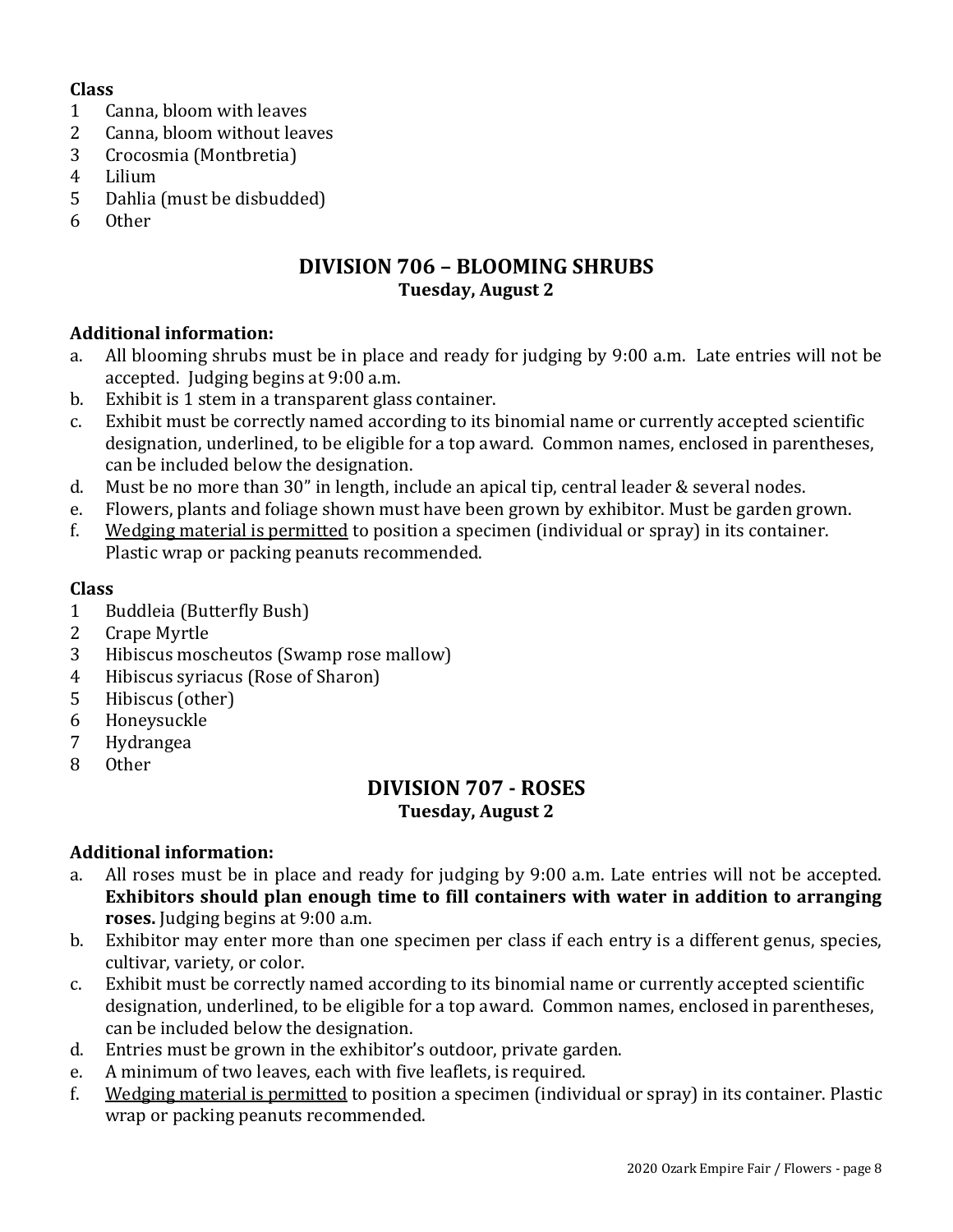#### **Class**

- 1 Climbing (1 spray)
- 2 Floribunda (1 spray)
- 3 Grandiflora (1 spray)
- 4 Hybrid Tea (1 bloom)
- 5 Miniature (as grown)
- 6 Polyantha (1 spray)

# **DIVISION 708 – CONTAINER GROWN PLANTS Tuesday, August 2**

## **Additional information:**

- a. All container grown plants must be in place and ready for judging by 9:00 a.m. Late entries will not be accepted. Judging begins at 9:00 a.m.
- b. Exhibit must be correctly named according to its binomial name or currently accepted scientific designation, underlined, to be eligible for a top award. Common names, enclosed in parentheses, can be included below the designation.
- c. Single potted plants must have been in possession of exhibitor for at least 90 days.
- d. Single potted plants will be displayed on tables. Pots are limited to 10-inch diameter at top.
- e. Double potting is acceptable with inner pot not visible.
- f. Plants grown for blooming must be flowering and may also have buds present.
- g. Self-multiple multiple shoots arising from the root system.
- h. Multiple-plantings more than one (1) plant of the same cultivar and color are combined in the container to improve the overall appearance of the planting.

|                | <b>Class - Blooming</b>       |    | <b>Class - Foliage</b> |
|----------------|-------------------------------|----|------------------------|
| 1              | Saintpaulias (African Violet) | 8  | Begonia                |
| 2              | <b>Begonia</b>                | 9  | Cacti                  |
| 3              | Pelagonium (Geranium)         | 10 | Hedera (Ivy)           |
| $\overline{4}$ | Orchid                        | 11 | <b>Oxalis</b>          |
| 5              | Spathiphyllum (Peace Lily)    | 12 | Pepperomia             |
| 6              | Succulents                    | 13 | Succulents             |
| 7              | Other                         | 14 | 0ther                  |

#### **Scale of Points for all Cut or Container-Grown Horticulture Specimens and Collections (Arboreal, flowering, Foliage, Fruit/Vegetable/Nuts)**

| Criteria Value            | (points) |
|---------------------------|----------|
| Conformance               | 5        |
| Plant Identification      | 5        |
| <b>Peak of Perfection</b> |          |
| Form                      | 20       |
| Color                     | 20       |
| Maturity/size             | 20       |
| Condition/Blemishes       | 15       |
| <b>Grooming/Staging</b>   |          |
| Grooming                  | 10       |
| <b>Staging</b>            | 5        |
|                           |          |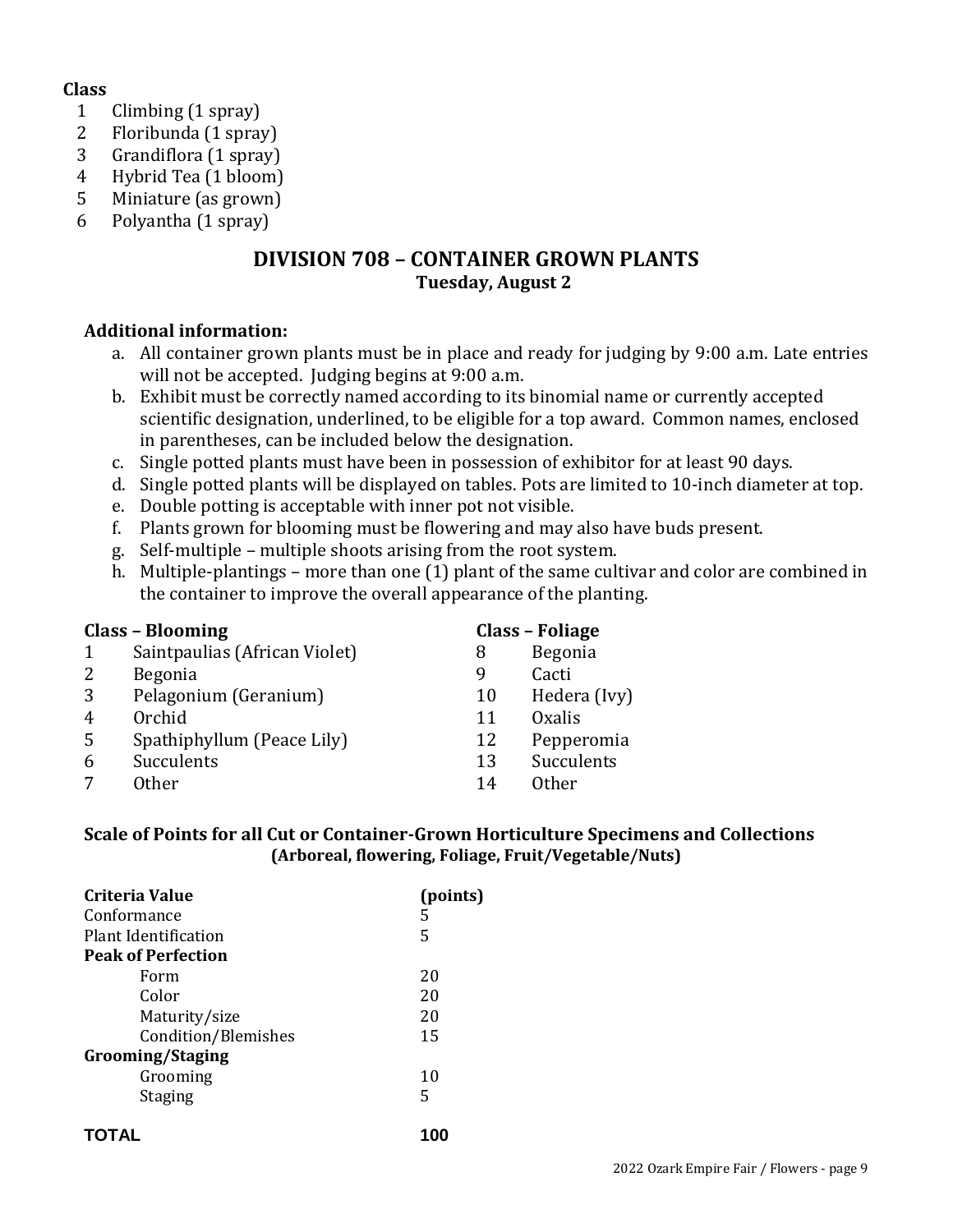# **DIVISION 709 – COMBINATION PLANTINGS Tuesday, August 2**

## **Additional information:**

- a. All combination plantings must be in place and ready for judging by 9:00 a.m. Late entries will not be accepted. Judging begins at 9:00 a.m.
- b. Exhibit must be correctly named according to its binomial name or currently accepted scientific designation, underlined, to be eligible for a top award. Common names, enclosed in parentheses, can be included below the designation.
- c. A card showing the location of each plant must accompany the exhibit.
- d. Combination plantings must be in the possession of the exhibitor for at least six (6) weeks.
- e. Pot size listed for each class separately.
- f. Accessories must be in scale to container, plants, and design.

# **Class – Collection**

- **1 Terrarium/Desertariums -** A miniature landscape in a container with high transparent sides limited to 10"diameter at top. The top may be open or closed. Desertariums are terrariums with cacti and other succulents.
- **2 Kokedama –** A plant growing in a ball of soil covered with moss and wrapped with string. The Kokedama is displayed on a decorative surface or bowl.
- **3 Planter** a grouping of three (3) or more botanically different plants with similar cultural requirements such as light, water, and humidity. Naturalistic accessories are permitted but must be in scale with plantings and container and theme appropriate to the plants. The container size is limited to 14" diameter at top or a rectangular planter no more than 8" wide and 30" long and may be indoor or outdoor.
- **4 Dish garden** miniature landscape in an open, low-volume container limited to a 14" maximum diameter at top. May add accessories to suggest theme/type (i.e. fairy garden).
- **5 Unusual Planter** Plants growing in an unusual planter. Staged on a section of table 24" W x 30" D. It may be indoor or outdoor.

# **Scale of Points for Combination Plantings and Gardens**

| <b>Criteria</b>           | <b>Value</b> |
|---------------------------|--------------|
| Conformance               | 5            |
| Plant Identification      | 5            |
| Labeling                  | 5            |
| <b>Peak of Perfection</b> |              |
| Form                      | 10           |
| Color                     | 10           |
| Condition                 | 10           |
| Show-worthy size          | 5            |
| Overall Effect            | 30           |
| Creative/Distinctive      | 5            |
| Grooming                  | 10           |
| <b>Staging</b>            | 5            |
| <b>TOTAL</b>              | 100          |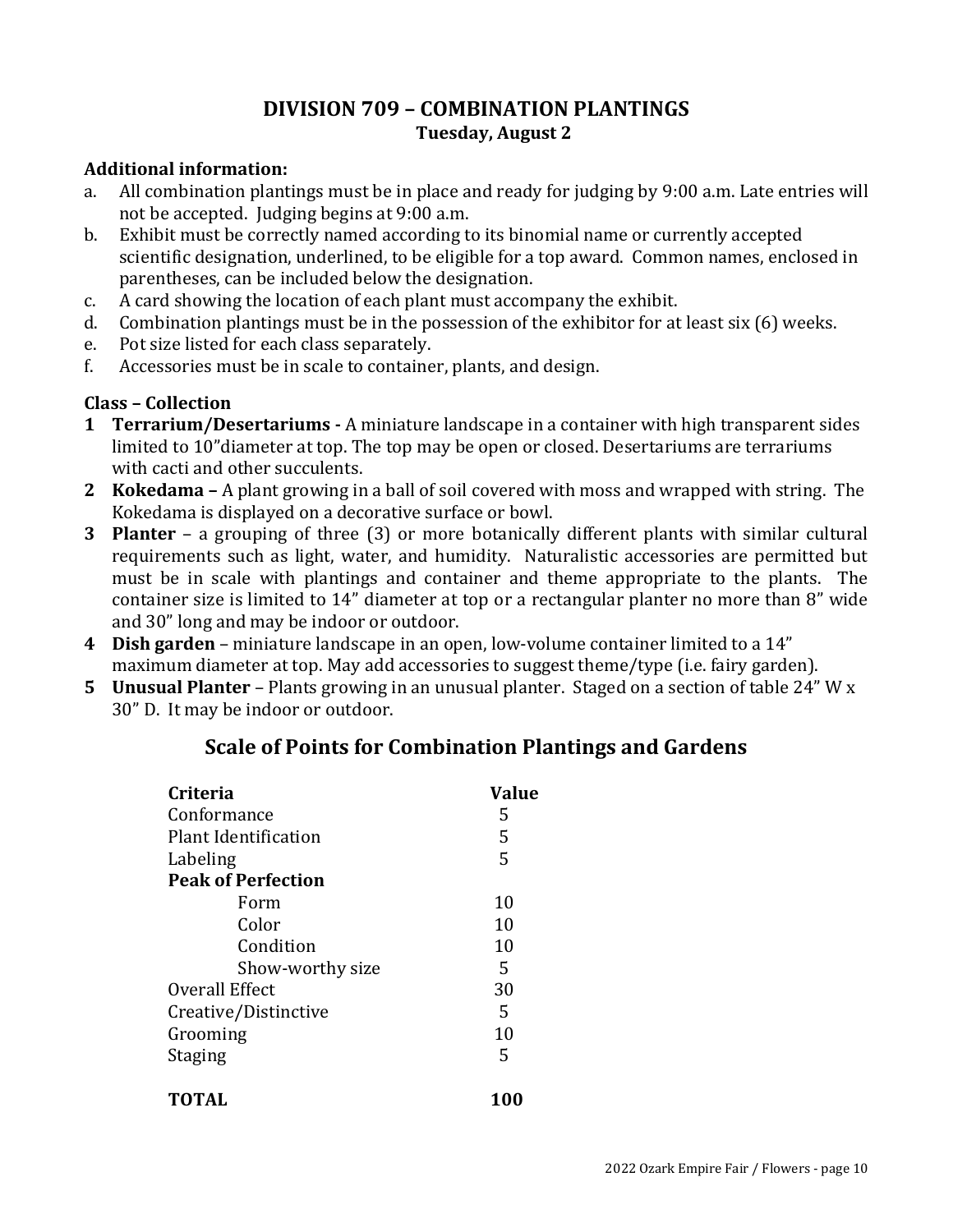# **Ozark Empire Fair**

3001 N Grant Springfield, MO 65803 417-833-2660 ext. 248

# **FLOWERS 2022 Registration Form** Life & Arts Exhibits

**— One exhibitor per form, please. —**

\_\_\_ Please check here if new address (Please print in INK or type)

| Check here if new exhibitor (have not exhibited in the past 3 years) |
|----------------------------------------------------------------------|
|----------------------------------------------------------------------|

| e-mail address |
|----------------|

**I have read the Exhibitor Handbook, available at** *www.ozarkempirefair.com***, and agree to abide by those rules and classifications. I hereby release the Ozark Empire Fair from any liabilities for loss, damages or injury to persons, exhibits or any other property while said property is on the Fairgrounds.**

**Exhibitor's Signature:** 

# **NO ENTRY FEE FOR ADULT FLOWER EXHIBITORS**

since no prize money will be paid for placings.

# **TICKETS:**

| <b>SAVE!!</b> Life & Arts Exhibitors may purchase discount advance tickets.                |  |  |  |  |
|--------------------------------------------------------------------------------------------|--|--|--|--|
| Number of ADULT (13 years and over) admission tickets<br>$X$ \$6.00 each = \$              |  |  |  |  |
| (Adults – \$10 regular admission)                                                          |  |  |  |  |
| Number of YOUTH (6-12 years) admission tickets __________ X \$3.00 each = \$               |  |  |  |  |
| (Youth $6-12 - $5$ regular admission. Kids under 6 years: FREE)                            |  |  |  |  |
| $\_$ X \$4.00 each (\$5 regular parking at the gate) = \$ $\_$<br>Number of PARKING PASSES |  |  |  |  |
|                                                                                            |  |  |  |  |

 $$ 

| Office Use Only | Payment method: __ Check __ Visa __ MasterCard _____ Discover                                                                                                                                                                  |  |  |
|-----------------|--------------------------------------------------------------------------------------------------------------------------------------------------------------------------------------------------------------------------------|--|--|
| Exh No.         |                                                                                                                                                                                                                                |  |  |
| Posted by       | Expiration date ____________<br>3-number Security code on back ________                                                                                                                                                        |  |  |
| Date            | Amount to be charged to card \$                                                                                                                                                                                                |  |  |
|                 | I agree to pay the total amount according to card issuer agreement.                                                                                                                                                            |  |  |
|                 | Authorized signature: 1999 and 2009 and 2009 and 2009 and 2009 and 2009 and 2009 and 2009 and 2009 and 2009 and 2009 and 2009 and 2009 and 2009 and 2009 and 2009 and 2009 and 2009 and 2009 and 2009 and 2009 and 2009 and 20 |  |  |
|                 | (Must be signed to process credit card payment.)                                                                                                                                                                               |  |  |

**— One person per form, please —** *Form may be photocopied.*